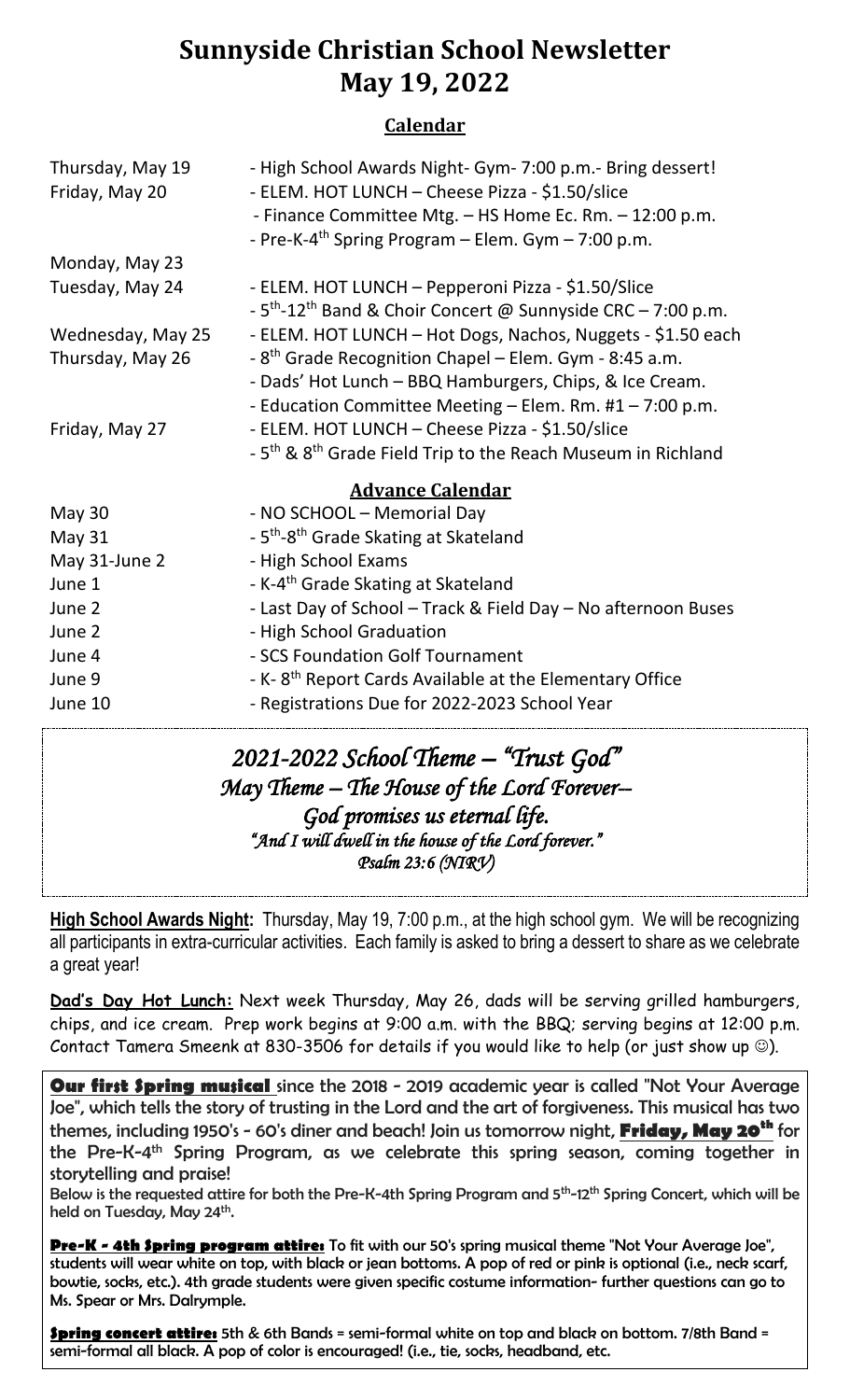**We invite you to our 8th grade recognition chapel** led by the 8 th grade class. Join us for a time of celebration on Thursday, May 26 at 8:45 a.m. in the elementary school gym.

**Hot Lunches:** Please note that Friday, May 27, is the last day for elementary students to purchase hot lunch (Pizza, Hot Dogs, Nachos, or Nuggets). **Tuesday, May 31 st & Wednesday, June 1 st students will need to bring a sack lunch**. The school store will still be available with a limited supply.

**Library News:** All library books are due back! Please take a few moments to look around at home for any library books you may still have. Thank you!

**Pre-School Applications:** PRE-SCHOOL IS NOW OPEN TO THE GENERAL PUBLIC. Parents are highly encouraged to turn in their pre-school applications as soon as possible, as we had a large turn-out for preschool preview day.

**Track and Field Day:** Each year, on the last day, we have a track and field day for the students. It is a great time to enjoy some healthy competition and to end the school year. IF YOUR CHILD IS NOT GOING TO BE THERE PLEASE SEND A NOTE TO SCHOOL **ASAP.** This is important so that fair races can be scheduled prior to the Track and Field Day. The K-5<sup>th</sup> students will participate in track and field events, some 5<sup>th</sup> graders and all  $6<sup>th</sup>$  graders will compete in a soccer game, and the  $7<sup>th</sup>$  graders will be running a concession stand. We expect Field Day events to be over between 10:30-11:00 a.m. Please do not take your child(ren) home until ALL their races are complete. There is no bus service following track and field events. Parents, grandparents, you are welcome to join us- put the date on your calendar!

**School Cleaning:** Lists are being compiled for publication in the May 26 newsletter. If you did not return a sign-up form or pay **\$225**, your name will be listed as "not signed up" as a reminder to please do so. Thank you!

**SCHOOL ATTENDANCE FOR 2022-23 (next year!)** We are currently working on many things for the upcoming 2022- 23 school year. *Accurate information is extremely important as we make plans*. IF you, or anyone else you know, has a child who does not currently attend SCS but who may or will attend next year, PLEASE LET THE SCHOOL KNOW AS SOON AS POSSIBLE. ALSO, if you plan to move or leave SCS for any reason, please let us know now so that we can plan accordingly. We appreciate your communication with us.

**2022-2023 Registration:** Registration packets were mailed last week. Please keep in mind that Friday, June 10, will be the deadline for registration paperwork and Building Use Fee payment to hold your child's spot in next year's classes. **A verbal commitment will not hold a spot—we must have the required paperwork and Building Use Fee payment.**

**K-8 Report Cards** will be ready to be picked up on Thursday, June 9, at the elementary office. A 2022-2023 school calendar and supply list will be included with the report cards.

**ALL INHALERS AND MEDICATIONS WILL BE SENT HOME WITH YOUR CHILD ON WEDNESDAY, June 1<sup>st</sup>**. If your child will require inhalers or medications next school year, you will need to bring them to the office with the needed paperwork at the beginning of school (forms are available in the office and will be sent home the beginning of the 2022-2023 school year). Please note that we will not have inhalers here for Field Day on June 2<sup>nd</sup> - please make sure you are prepared that morning.

**Thank you to Outgoing Staff:** SCS has been blessed with many wonderful staff members, and we are sad to see some of them leave at the end of this school year. After 19 years of teaching in the junior high, **Mrs. Diane Groenewold** will be retiring. We also will be saying goodbye to **Ms. Katie Dykstra,** who will be getting married and moving out of town, and thank her for her two years in 1st grade. **Mr. Mike Pendleton** will be retiring after 3 years as head of maintenance, but will continue driving the school bus. Finally, **Mrs. Barb Thomas**, after 40+ years of driving school bus, will be retiring.

 We want to thank all of them for their service and dedication to Sunnyside Christian School. Please feel free to send a note to these individuals to encourage them and share your appreciation of the impact they have had. Feel free to send them to Sunnyside Christian School, 811 North Ave., Sunnyside, WA, 98944 and we can get it to them.

**Welcome to New Staff Members:** SCS will be welcoming some new staff members for the 2022-2023 school year. **Ms. Camille Tollbom** (soon to be **Mrs. Westerhoff)** will be teaching jr. high ELA and helping with academic support. **Mrs. Michaela Leyendekker and Mrs. Kendra Newhouse** will be team teaching in 1st grade, and they will host **Mr. Collin Laidlaw** as a student teacher from Dordt University.

We continue to seek a maintenance person and bus drivers. Please contact the office if you or someone you know is interested in these vital positions.

**Service Hours for 2021-2022 school year** will **NOT be required** due to the COVID restrictions in school. See below in the Thrift Shop News for an opportunity to get started on the 2022-23 school year service hour requirements.